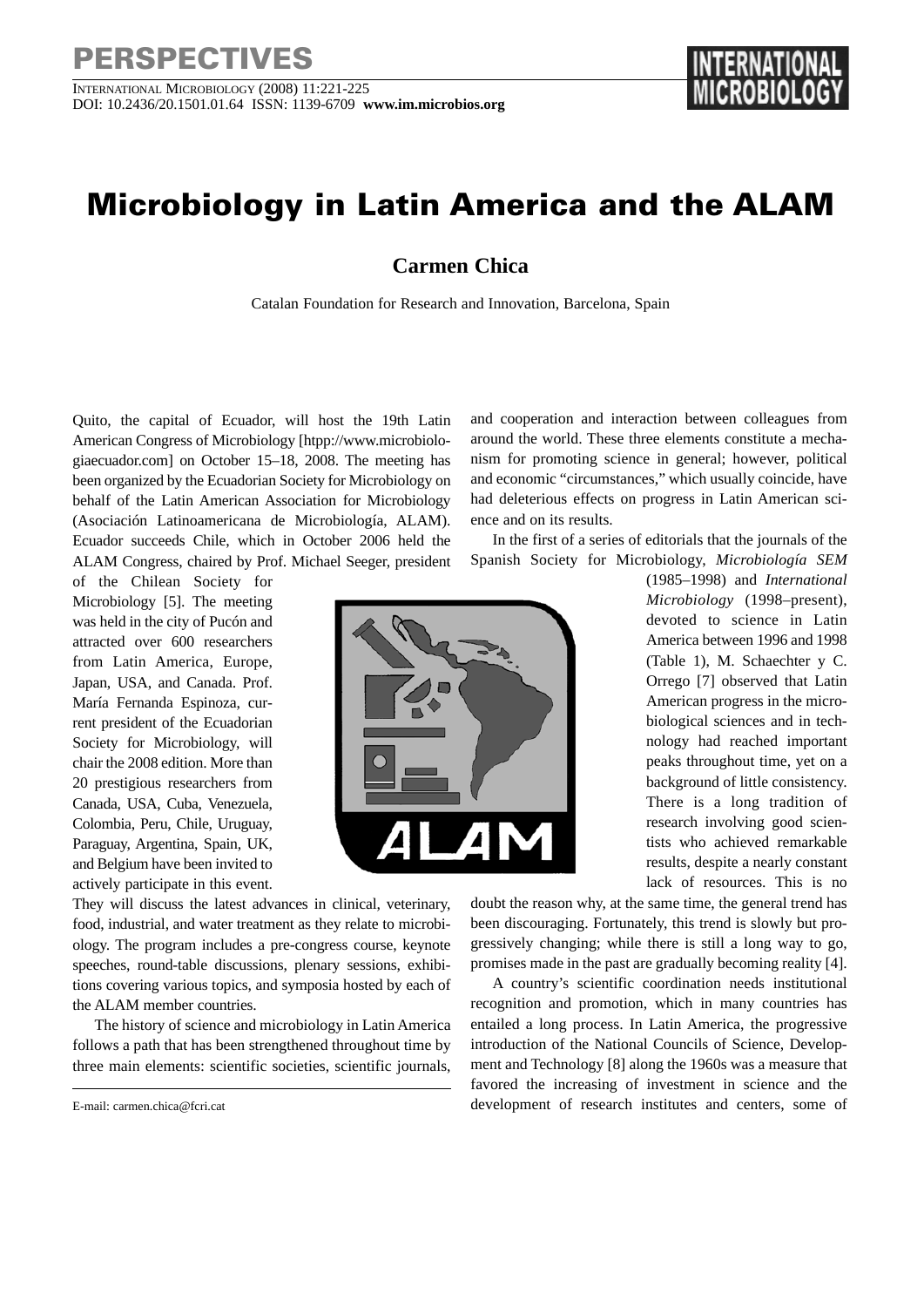**Table 1**. Articles on Latin American microbiology or scientific research published in the SEM journals from 1996 to 2000

| Articles in Microbiologia SEM                                                            |  |
|------------------------------------------------------------------------------------------|--|
| Schaechter M, Orrego C (1996) Microbiol SEM 12(1):7-8                                    |  |
| Una perspectiva sobre la investigación microbiológica                                    |  |
| Ayala FJ (1996) Microbiol SEM 12(2):163-166                                              |  |
| La ciencia en América Latina                                                             |  |
| Halvorson HO (1996) Microbiol SEM 12(3):343-346                                          |  |
| Instituciones de apoyo a la microbiología en Cuba                                        |  |
| Colwell RR (1996) Microbiol SEM 12(4):519-522                                            |  |
| Reto a la microbiología en América Latina. Una epidemia de colera a finales del siglo XX |  |
| Cetto AM (1996) Microbiol SEM 12(4):647-650                                              |  |
| Revistas latinoamericanas: un grano de arena a la ciencia universal                      |  |
| Lazcano A (1997) Microbiol SEM 13(1):7-10                                                |  |
| Los retos de la ciencia en América Latina                                                |  |
| Allende JE (1997) Microbiol SEM 13(2):127-130                                            |  |
| La ciencia en América Latina desde una perspectiva chilena                               |  |
| González Cappa SM (1997) Microbiol SEM 13(3):267-270                                     |  |
| Trayectoria y situación actual de la investigación biomédica en Argentina                |  |
| Toranzos GA (1997) Microbiol SEM 13(4):399-402                                           |  |
| La microbiología ambiental en América Latina                                             |  |
| Allende JE (1997) Microbiol SEM 13(4):529-532                                            |  |
| La red latinoamericana de ciencias biológicas (RELAB)                                    |  |
| <b>Articles in International Microbiology</b>                                            |  |
| San-Blas G (1998) Int Microbiol 1(1):7-9                                                 |  |
| Un poco de historia y actualidad en la ciencia y la microbiología venezolanas            |  |
| Patarroyo MF (1998) Int Microbiol 1(2):89-91                                             |  |
| Ciencia en Colombia: de la utopía a la realidad                                          |  |

Cetto AM (1998) *Int Microbiol* 1(3):181-182

Ciencia y producción científica en América Latina. El proyecto Latíndex

which eventually became of high quality. Nevertheless, this promising expansion, which benefited from economic gains and increased prosperity, was slowed down by political and economic changes that, mainly due to foreign debt, paralyzed its development. During times of crisis, funds devoted to science are among the first to be cut. The consequences are worse than decision-makers may think, because in a very short time the gap between those countries and more politically stable ones—in terms of research and scientific progress—may increase dramatically, and it takes a very long time to recover what has been lost. The problem is compounded by the discouragement of researchers and the brain drain to countries where their work is recognized, and where they can develop their abilities and aptitudes without the background of instability. It seems, however, that the lesson has finally been learnt and, although much remains to be accomplished, Latin American politicians have recently shown renewed interest in promoting research.

The proportion of projects involving foreign scientists is approximately the same in Latin America as in Europe or the USA. Most of these projects can take advantage of local conditions, such as the existence of special habitats (rain forest, extra-dry deserts), or benefit from the observation of diseases

that are limited to a geographical environment, the study of which broadens our understanding of more general phenomena and thus contributes to the advancement of science and medicine. The most successful of these international interactions are those based on true cooperation, in which the position of principal investigator is shared, or the responsibilities made comparable, between the Latin American scientists and those of the other countries.

Ever since their inception, scientific associations have been essential elements through which researchers have communicated their observations and established relationships with other researchers, thereby benefiting from the knowledge and opinions of their colleagues. The case of the "amateur" scientist Antonie van Leeuwenhoek (1632–1723) is well-known. In his letters to the journal of the Royal Society of London, *Philosophical Transactions of the Royal Society*, van Leeuwenhoek published the detailed descriptions of the "animacules" he observed in the water of Delft's canals.

Latin America has been on par with other regions in the creation of groups that have, over time, developed into scientific associations and societies. In microbiology and in its diverse branches of specialization, there are associations in virtually all of the Latin American countries, such as the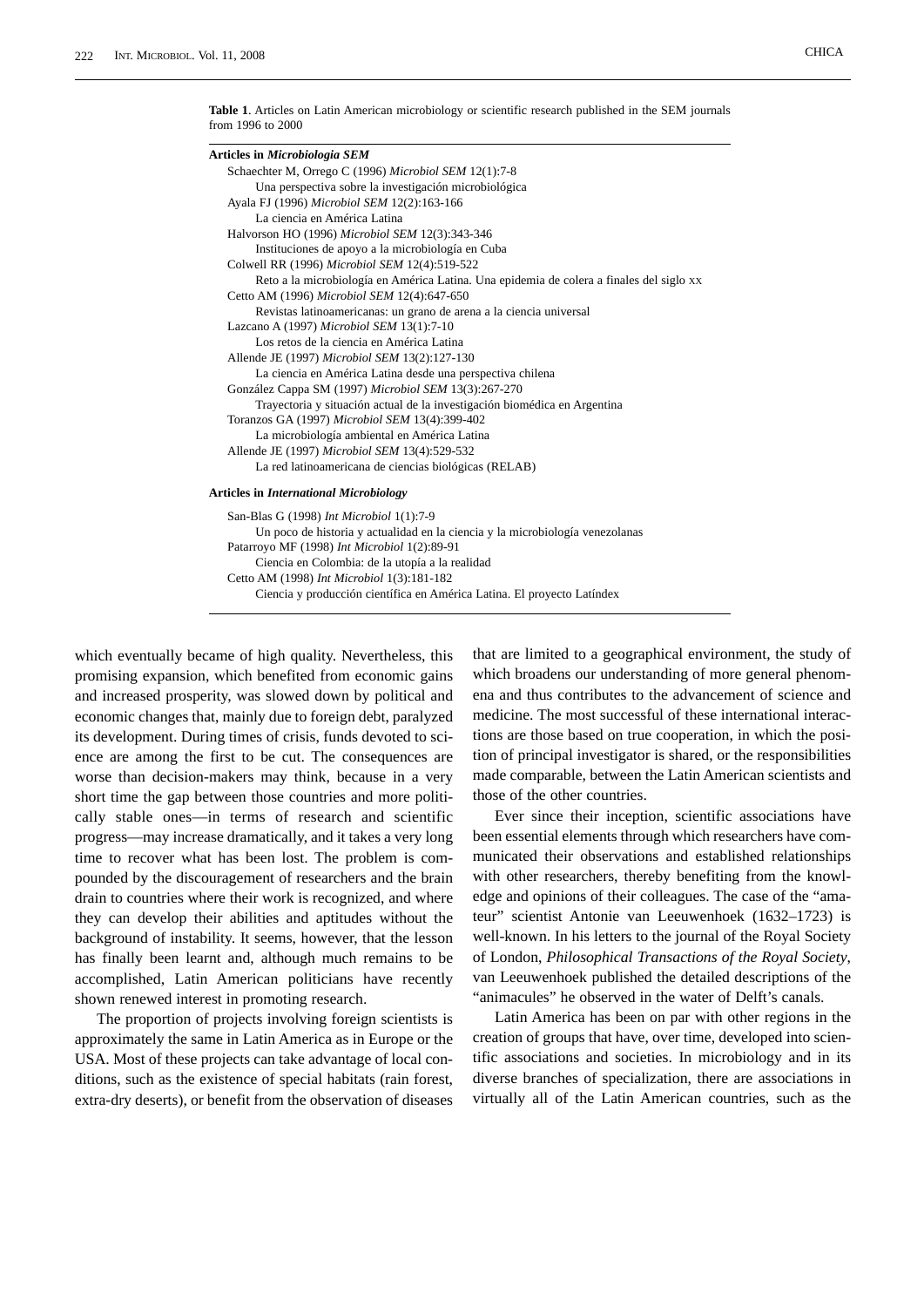

**Fig. 1.** Latin American microbiologists honored on the back covers of *International Microbiology* since 2004.

Ecuadorian Society for Microbiology, in charge of organizing the ALAM congress in 2008, within which it is also holding its own congress (6th Ecuadorian Congress of Microbiology).

The Latin American Association for Microbiology is made up of the national associations of this branch of science. ALAM's purpose, explicitly declared in its statutes, is "to bring together microbiologists in everything which is of interest for the practice and the progress of their discipline and of scientific research." The measures undertaken by ALAM to achieve that goal are: (a) the organization and continuity of Latin American microbiology congresses and meetings, (b) the maintenance of relations with microbiology associations from other countries, (c) the creation of microbiology associations in every Latin American country, (d) the promotion of scientific exchange on an international scale, and (e) the diffusion of scientific knowledge in the field of microbiology through national congresses and scientific pub-

lications. Over the last decade, thanks to initiatives such as Latíndex and its ability to channel institutional resources and personal and group efforts, the number of Latin American scientific publications has increased [3].

Currently, ALAM congresses are held every 2 years in a previously chosen country. This periodicity has been kept since the mid-1990s, after an initially irregular phase typical for the start of any initiative that entails a great deal of complex organization. ALAM congresses are a meeting point for Latin American microbiologists and provide the opportunity to exchange information, discuss research strategies, and plan courses of action, cooperation, and development for projects of common interest. They are also an open forum to meet colleagues from other countries who, on their own initiative or invited by the organization, attend the event. The result is a lively, inspiring scientific exchange that especially benefits young researchers, who can increase their knowledge, learn new techniques, and contribute with their training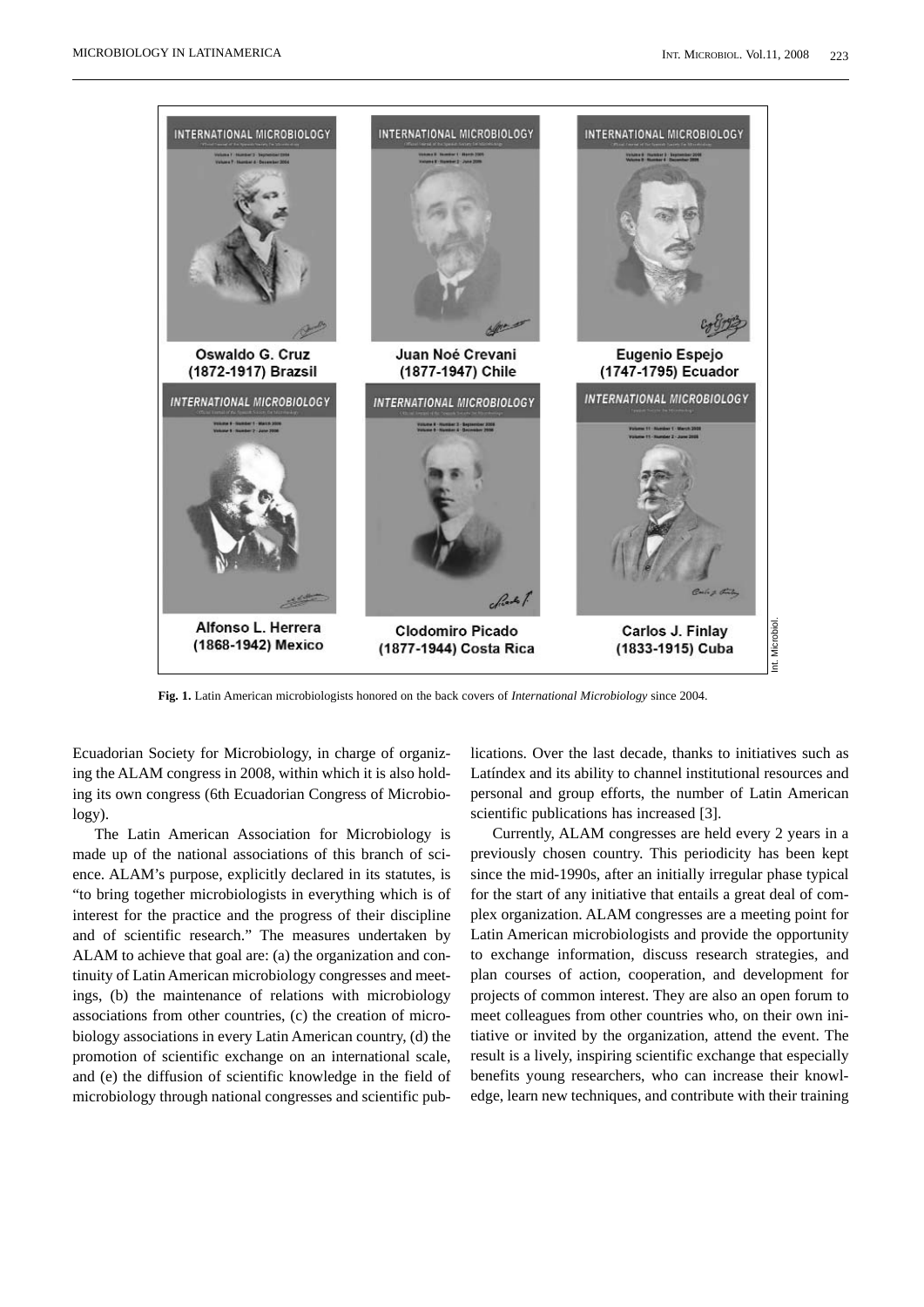**Table 2.** Classical Latin American and Spanish microbiologists honored on the back covers of *International Microbiology* since 2004

| Scientist's name/journal issue                                     | Country       | Field/Main contributions                                                                                                                                                                                                                               |  |  |  |
|--------------------------------------------------------------------|---------------|--------------------------------------------------------------------------------------------------------------------------------------------------------------------------------------------------------------------------------------------------------|--|--|--|
| Jaime Ferrán<br>$(1849 - 1929)$<br>Int Microb $7(1,2)$ 2004        | Spain         | Recognized for his work on active immunization against cholera in humans. Between 1881 and<br>1885, he immunized 50,000 people and later advocated similar preventive measures for other<br>infections.                                                |  |  |  |
| Oswaldo G. Cruz<br>$(1872 - 1917)$<br>Int Microb 7(3,4) 2004       | <b>Brazil</b> | Father of Brazilian sanitation. Fighter against yellow fever, which he eradicated from Rio de<br>Janeiro and Belem do Pará. He introduced preventive disease measures in Brazil.                                                                       |  |  |  |
| Juan Noé Crevani<br>$(1877 - 1947)$<br>Int Microb $8(1,2)$ 2005    | Chile         | He worked on several infectious diseases, including malaria, a disease that was eradicated later<br>in Chile by his collaborators.                                                                                                                     |  |  |  |
| Eugenio Espejo<br>$(1747 - 1795)$<br>Int Microb 8(3,4) 2005        | Ecuador       | Precursor of bacteriology. He realized the role of air as a vector of living beings causing dis-<br>eases and advanced the idea that specific agents are involved in the process of fermentation.                                                      |  |  |  |
| Alfonso L. Herrera<br>$(1868 - 1942)$<br>Int Microb $9(1,2)$ 2006  | Mexico        | He developed the hypothesis of plasmogeny, which led to a better an understanding of both the<br>uniformity of nature and the origin of life. His books were considered the best Darwinian<br>works of that time in Mexico.                            |  |  |  |
| Clodomiro Picado<br>$(1887 - 1944)$<br>Int Microb 9(3,4) 2006      |               | Costa Rica Pioneer in toxicology. He developed anti-venom antisera and his book on this topic brought<br>him international recognition. His experiments in 1915 and 1927 demonstrated the inhibitory<br>action of Penicillium.                         |  |  |  |
| Francisco X. Balmis<br>$(1753 - 1819)$<br>Int Microb 10(1,2) 2007  | Spain         | He led the first global vaccination campaign against smallpox in 1830 as a physician on the<br>Real Expedición Filantrópica de la Vacuna in the ship María Pita. The mission was to<br>spread the vaccine into all overseas Spanish territories.       |  |  |  |
| Louis D. Beauperthuy<br>$(1807 - 1871)$<br>Int Microb 10(3,4) 2007 |               | Venezuela He carried out detailed observations on the spread and treatment of many diseases and was the<br>first to describe scabies as a parasitic infection.                                                                                         |  |  |  |
| Carlos J. Finlay<br>$(1833 - 1915)$<br>Int Microb $11(1,2)$ 2008   | Cuba          | He discovered the vector of yellow fever and, among other advances, contributed to the<br>decrease in newborn mortality by implementing a new sterile process.                                                                                         |  |  |  |
| José de Arechavaleta<br>$(1838 - 1912)$<br>Int Microb 11(3,4) 2008 | Uruguay       | He founded the Laboratory of Bacteriology, from which the Public Health Institute originated.<br>In 1886, he and his colleague Pedro Hormaeche wrote a leaflet describing the <i>virgula</i> bacil-<br>lum and giving instructions to prevent cholera. |  |  |  |

to personal and social progress. This is equally valid for Latin American researchers who do training internships in Europe, USA, Japan, etc., as for young researchers from those countries, who have the opportunity to discover the enormous possibilities of Latin America's diverse natural environments.

*International Microbiology* has been closely and actively involved in the recognition of microbiological sciences from Latin America. The journal has honored several classical Latin American microbiologists on its back cover since 2004 (Fig. 1, Table 2) and has published a significant number of research works from different laboratories based in Latin American countries (Table 3).

Latin American scientists have worked hard to meet the challenges posed by new and re-emerging infectious diseases, clearly a global problem that transcends borders and in which cooperation is crucial. For instance, in the control of human and bovine tuberculosis, Latin American scientists have made significant contributions, many of which are the result of cooperative projects with European colleagues and institutions. The fight against infectious diseases [6], endemic or unexpected outbreaks affecting human [4], and livestock health [2] lies in such cooperative research—as is the case for many other agricultural and environmental issues affecting the daily lives of millions of people and the conservation of Earth [1]. The ALAM congresses play a significant role in the searching for appropriate ways to overcome those problems by developing sustainable research strategies.

In Quito, the most recent advances in all fields of microbiology, including human and veterinary health, food, soil, industrial, water and environmental microbiology, among others, will be displayed and discussed, along with the con-